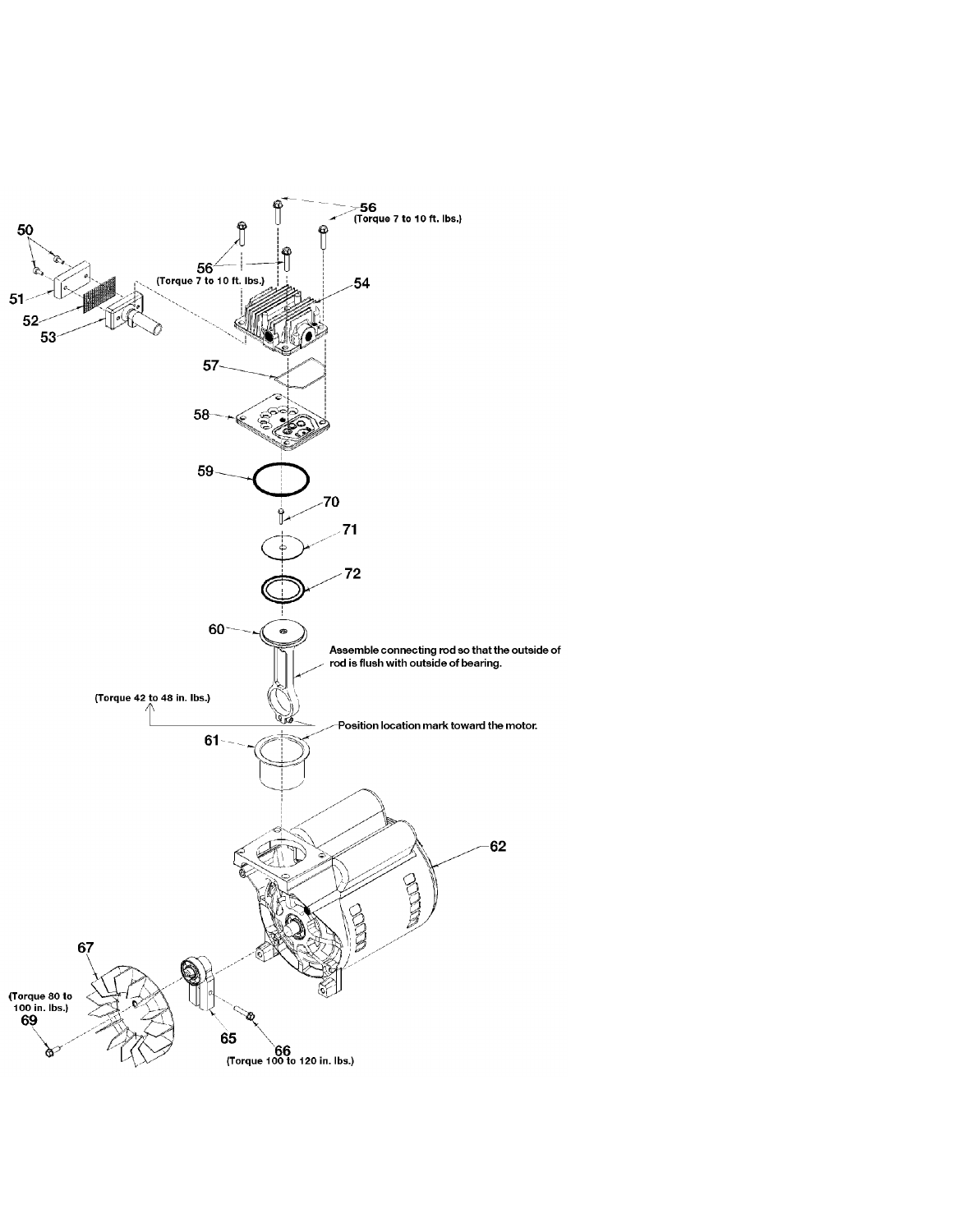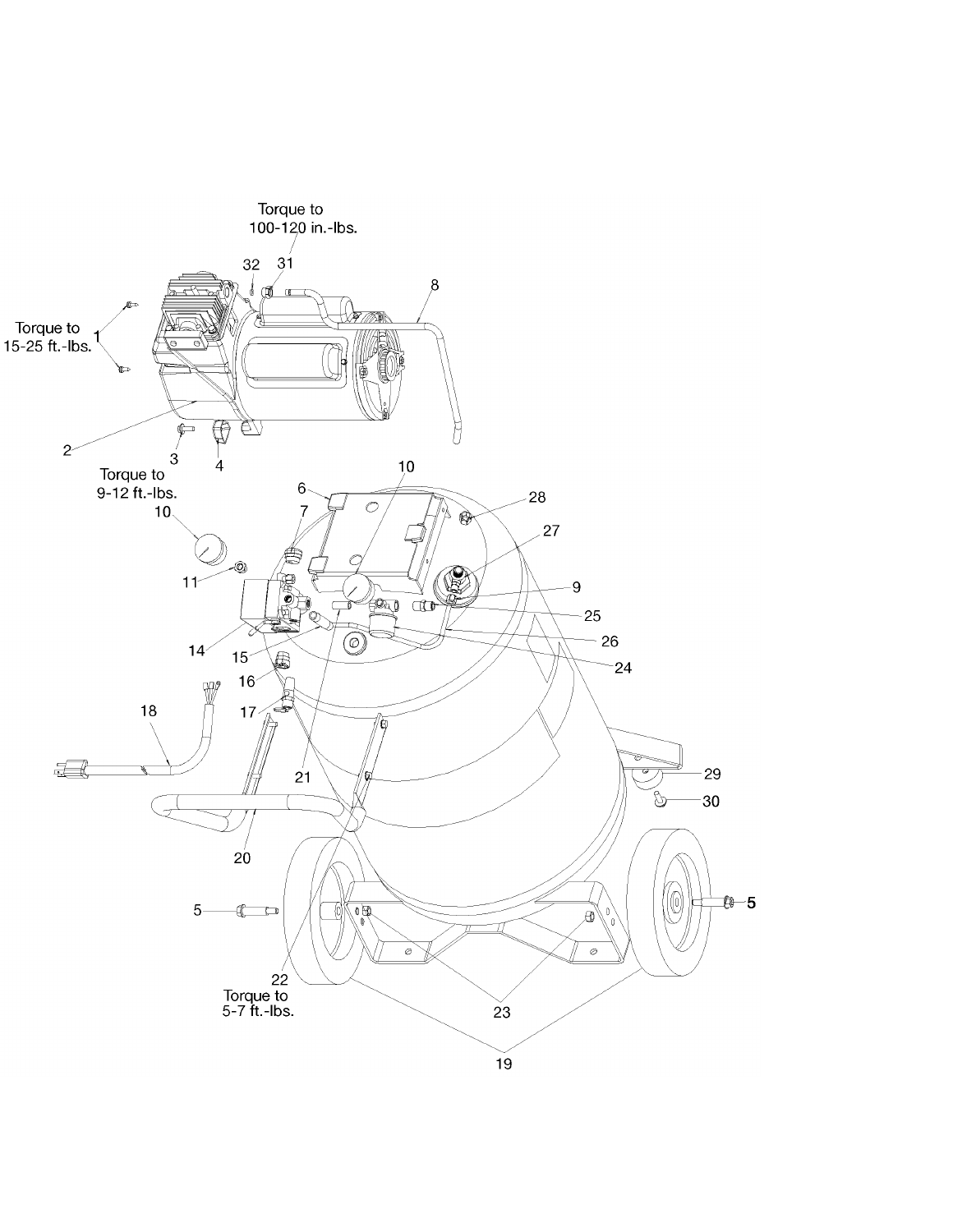## **Parts List for FB5020VP Type 2**

| Item Number    | Part Number        | Description                 | <b>Qty Required</b> |
|----------------|--------------------|-----------------------------|---------------------|
| $\mathbf{1}$   | $ACG-408$          | <b>ASSY FASTENER</b>        | $\overline{2}$      |
| $\overline{2}$ | AC-0376            | <b>SHROUD MINI</b>          | $\mathbf{1}$        |
| $\mathfrak{Z}$ | 91895680           | SCREW .250-20X.750 H        | $\overline{2}$      |
| $\overline{4}$ | $ACG-18$           | <b>CUP SADDLE MOUNT</b>     | $\overline{2}$      |
| 5              | $CAC-60$           | BOLT .375-16X2.25 UN        | $\overline{2}$      |
| 6              | AC-0774            | <b>ISOLATOR 3PT MOUNT 6</b> | $\overline{3}$      |
| $\tau$         | 33821-00           | <b>BUSHING</b>              | $\mathbf{1}$        |
| $\overline{7}$ | 438010040063       | <b>HEYCO BUSHINGS</b>       | $\mathbf{1}$        |
| 8              | $AC-0605-1$        | TUBE OUTLET 3/8 OD A        | $\mathbf{1}$        |
| 9              | SSP-7811           | <b>ASSY NUT SLEEVE 1/4</b>  | 1                   |
| 10             | Z-D23004           | GAUGE 1.5OD 200PSI.         | $\mathbf{1}$        |
| 11             | SSP-6021           | <b>BUSHING REDUCER 1/8-</b> | 1                   |
| 14             | 5140117-69         | PRESSURE SWITCH             | $\mathbf{1}$        |
| 15             | SSP-480            | NIPPLE $1/4-18$ NPT X       | $\mathbf{1}$        |
| 16             | SSW-7482           | <b>CONNECTOR CONDUIT 3/</b> | 1                   |
| 17             | TIA-4150           | <b>VALVE SAFETY 150.25</b>  | 1                   |
| 18             | $SUBL-413-2$       | ASSY CORD POWER ST          | $\mathbf{1}$        |
| 19             | D23138             | WHEEL 9 BLACK SEMI-P        | $\overline{2}$      |
| 20             | AC-0609            | HANDLE P/L PAINTED          | $\mathbf{1}$        |
| 21             | N044990            | NIPPLE CLOSE 1/4-18         | 1                   |
| 22             | SSF-981            | SCREW .250-14X.500 H        | $\overline{4}$      |
| 23             | SSF-8080-ZN        | NUT .375-16 UNC-2B H        | $\overline{2}$      |
| 24             | CAC-4296-1         | REGULATOR 3PORT P2 L        | 1                   |
| 25             | D <sub>26889</sub> | <b>ADAPTER 25 NPT X 2</b>   | 1                   |
| 26             | $AC-0630$          | <b>TUBE PRESSURE RELIEF</b> | 1                   |
| 27             | A19712             | VALVE CHECK 1/2NPT X        | 1                   |
| 28             | SSP-7813           | <b>ASSY NUT SLEEVE 3/8</b>  | 1                   |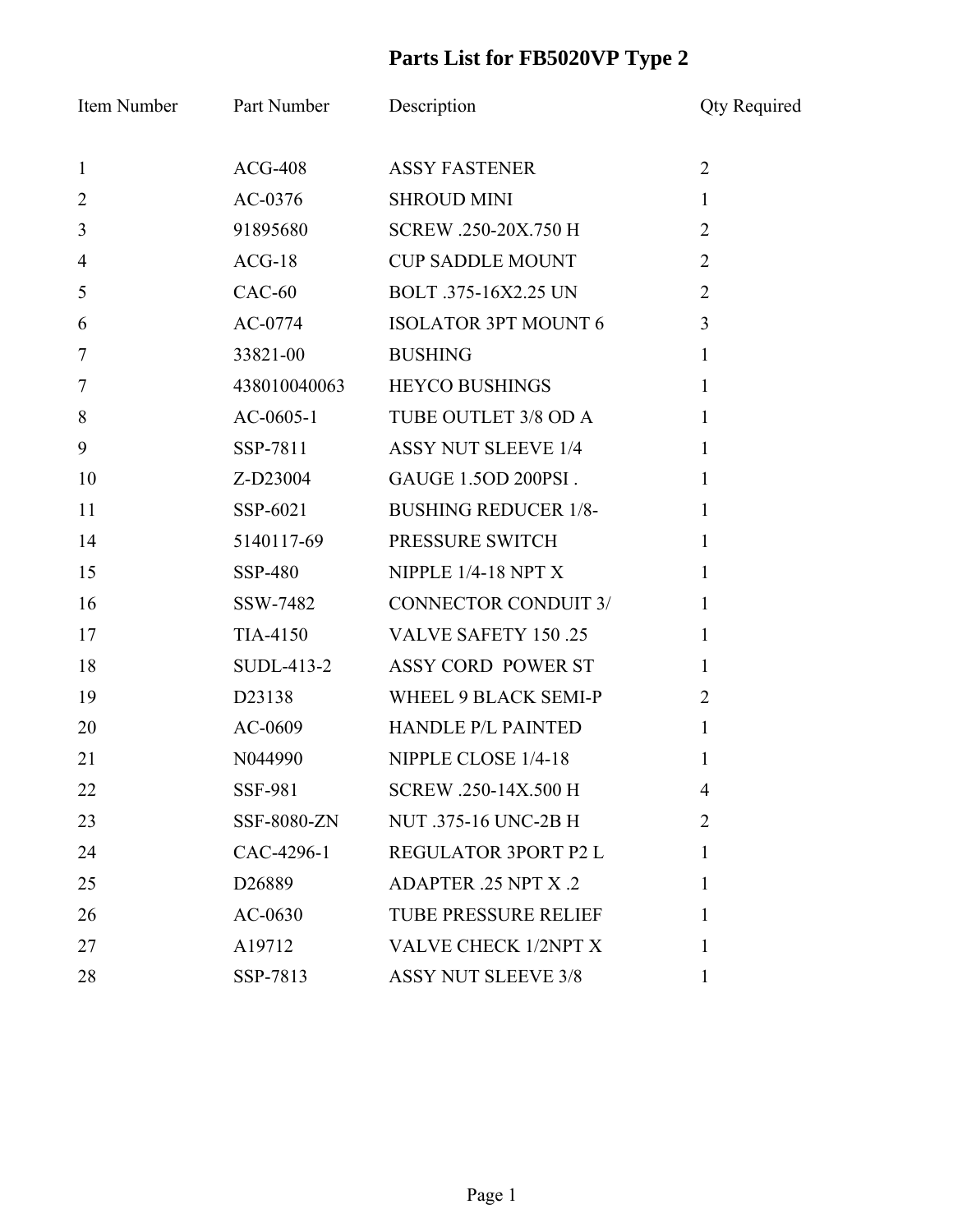## **Parts List for FB5020VP Type 2**

| Item Number | Part Number    | Description                 | <b>Qty Required</b> |
|-------------|----------------|-----------------------------|---------------------|
| 29          | <b>SST-107</b> | <b>BUMPER RECESSED RUBB</b> | $\overline{2}$      |
| 30          | SSF-630        | SCREW .250-20X1.50 H        | $\overline{2}$      |
| 31          | SSP-7821-1     | <b>NUT .563-18 UNF HEX</b>  | $\mathbf{1}$        |
| 32          | SSG-3105       | ORING 306/296ID 073/        | $\mathbf{1}$        |
| 50          | KK-4981        | <b>KIT MUFFLER FILTER</b>   | $\mathbf{1}$        |
| 51          | DAC-143        | <b>FILTER INTAKE</b>        | 1                   |
| 52          | KK-4981        | <b>KIT MUFFLER FILTER</b>   | $\mathbf{1}$        |
| 53          | KK-4981        | <b>KIT MUFFLER FILTER</b>   | $\mathbf{1}$        |
| 54          | $AC-0037$      | HEAD 3/8 OUTLET FRON        | $\mathbf{1}$        |
| 56          | SSF-927        | SCREW .250-20X1.125         | $\overline{4}$      |
| 57          | $ACG-45$       | ORING P/L HEAD              | $\mathbf{1}$        |
| 58          | $Z$ -AC-0032   | <b>ASSY VALVE PLATE</b>     | 1                   |
| 59          | SSG-8156       | ORING 2.759/2.719ID         | $\mathbf{1}$        |
| 60          | KK-4835        | KIT CONNECTING ROD L        | $\mathbf{1}$        |
| 61          | KK-4835        | KIT CONNECTING ROD L        | 1                   |
| 62          | 000000-00      | No Longer Available         | $\mathbf{1}$        |
| 65          | Z-AC-0140      | <b>ASSY ECCENTRIC BEARI</b> | $\mathbf{1}$        |
| 66          | SSF-615        | SCREW .250-20X1.25 U        | 1                   |
| 67          | AC-0108        | <b>FAN 5.75 DIA</b>         | 1                   |
| 69          | SSF-586        | SCREW .250-20X.750 U        | 1                   |
| 70          | SSF-3158-1     | <b>SCREW #10-24X.750 TH</b> |                     |
| 71          | KK-4835        | KIT CONNECTING ROD L        | 1                   |
| 72          | KK-4835        | KIT CONNECTING ROD L        | 1                   |
| 856         | D28993         | SHIM .020 THICK PERM        | 1                   |
| 856         | 69D109740      | <b>KIT UNLOADER VALVE R</b> | 1                   |
| 856         | N286039        | <b>DRAIN VALVE</b>          | 1                   |
| 856         | K-0650         | KIT COMP RING REPLAC        | 1                   |